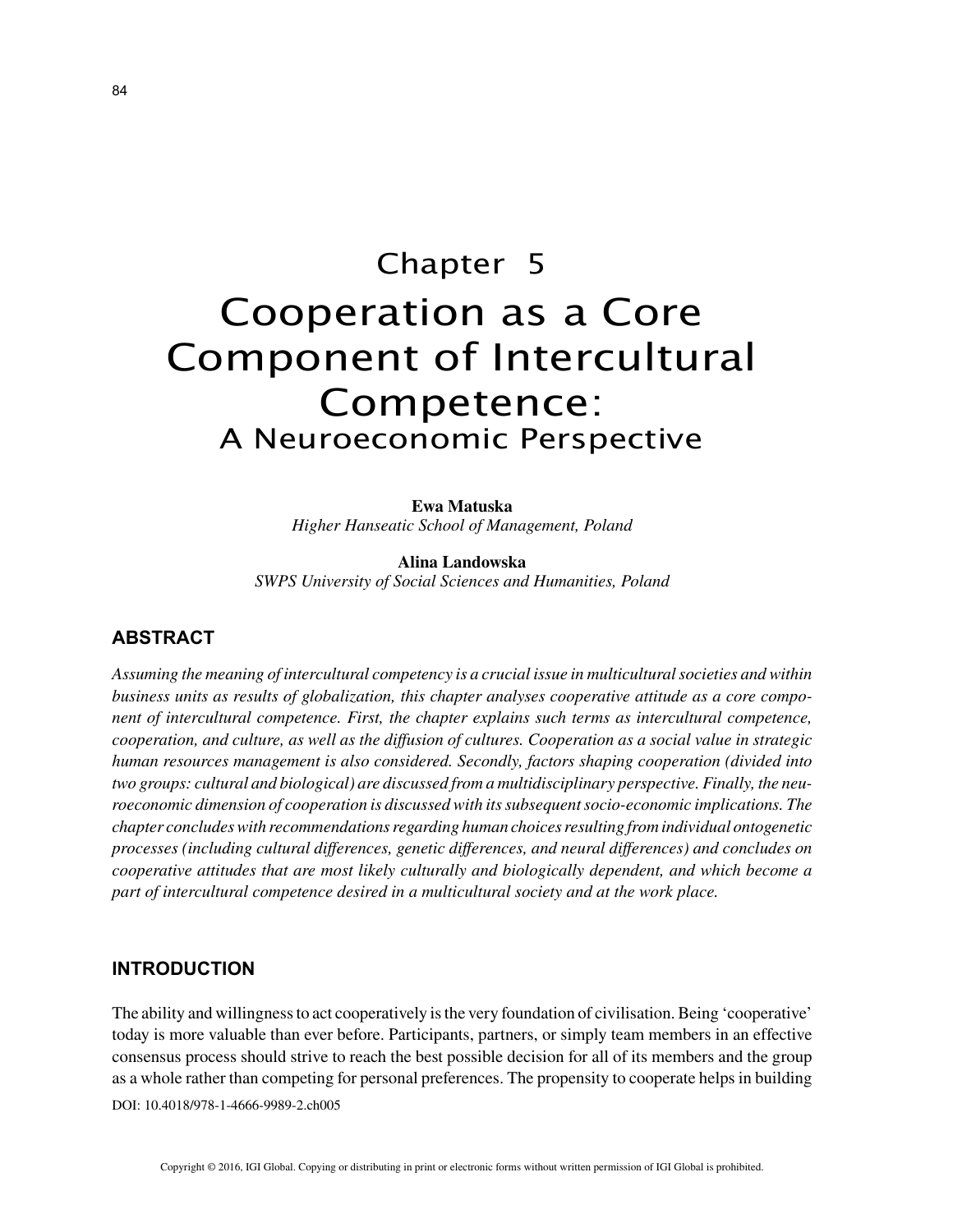#### *Cooperation as a Core Component of Intercultural Competence*

a connection between individuals and/or groups of people, although sometimes the reason why a person or group elects to cooperate with others is because they want to have influence– to get back the support others for their own objectives. Working together to accomplish a mutual goal means extending a hand to others in the organization. It is an extremely effective way of influencing others. Building cooperative connections may involve collaboration (figuring out what you will do together), consultation (finding out what ideas other people have) and alliances (drawing on whoever already supports you or has the credibility you need).

Economic discourse traditionally uses a cooperation concept to explain the obvious benefits that are derived from the combination of joint activities of different groups of suppliers (e.g., workers, farmers, etc.) and consumers, embracing production, distribution, or trade. In terms of management, cooperation is defined as "the interaction of two or more persons or organizations directed toward a common goal which is mutually beneficial, or a an act or instance of working or acting together for a common purpose or benefit (i.e., joint action)" (House, 2005). Clearly, there are many research studies, especially in reference to so-called 'high performance work organizations' (HPWOs), documenting the positive effect of 'cooperation like' terms including: collaboration, teamwork, trust, commitment and mutual help offered by employees during day-to-day work (Kozlowski, Gully, Nason & Smith, 1999).

In today's globalized reality, the role of cooperation in terms of economic and management perspectives is obviously multiplied. Nobody can imagine implementing any modern innovation without the earlier process of multilevel cooperation that involves the engagement of different experts, suppliers, business supporters, and the involvement of different organizations, including research bodies activities, or expectations verbalized by groups of customers. However, within mainstream academic discussions lies the argument as to which is better for effective teamwork: cooperation (working with others) or competition (between coworkers), and if so, what proportion of these two behaviour-traits would be appropriate to achieving effectiveness in the workplace (Rosenbaum et al., 1980).

The debate asummes that both competitive and collaborative 'behaviours' are equally important in different work situations: competitive attitude is useful when people are working independently, but collaborative attitude is more rewarding when people are interdependent (Beersma et al., 2003). The value of competition in work performance cannot be undervalued. But, changes required from contemporary organizations individual-based structures, as well as team-based structures (Allred, Snow & Miles, 1996) and as a consequence internal cooperative behaviour cannot be overestimated. This creates a challenging condition for strategic human resource management processes (Becker & Huselid, 2006). The need to be 'cooperative' in intercultural societies and multinational corporations in times of high migration flows become a challenge. From a globalization point of view, it is important to maximize economic benefits that skilled migrants can provide, but on the other hand,it is necessary to develop intercultural competence for particular employees to benefit from that.

This chapter addresses the following issues: *Why intercultural competency starts to be so urgently needed worldwide and what are its distinctive features? What will happen with a particular cultures' uniqueness when inter-cultural paradigm will be continuously broadened and intensively developed?*

The chapter introduces discourse in sociology, ethnology, psychology, and behavioural economy about cooperation within the framework of intercultural competence. Importance is placed on neuroeconomic research dedicated to factors involved in the shaping and dissemination of cooperative attitudes, as well as decision-making processes directed at collaborative,as opposed to selfish, or hostile goals (Blizinsky& Chiao, 2010; Gintis, 2011).The perspective which suggests that cooperation is determined not only cul